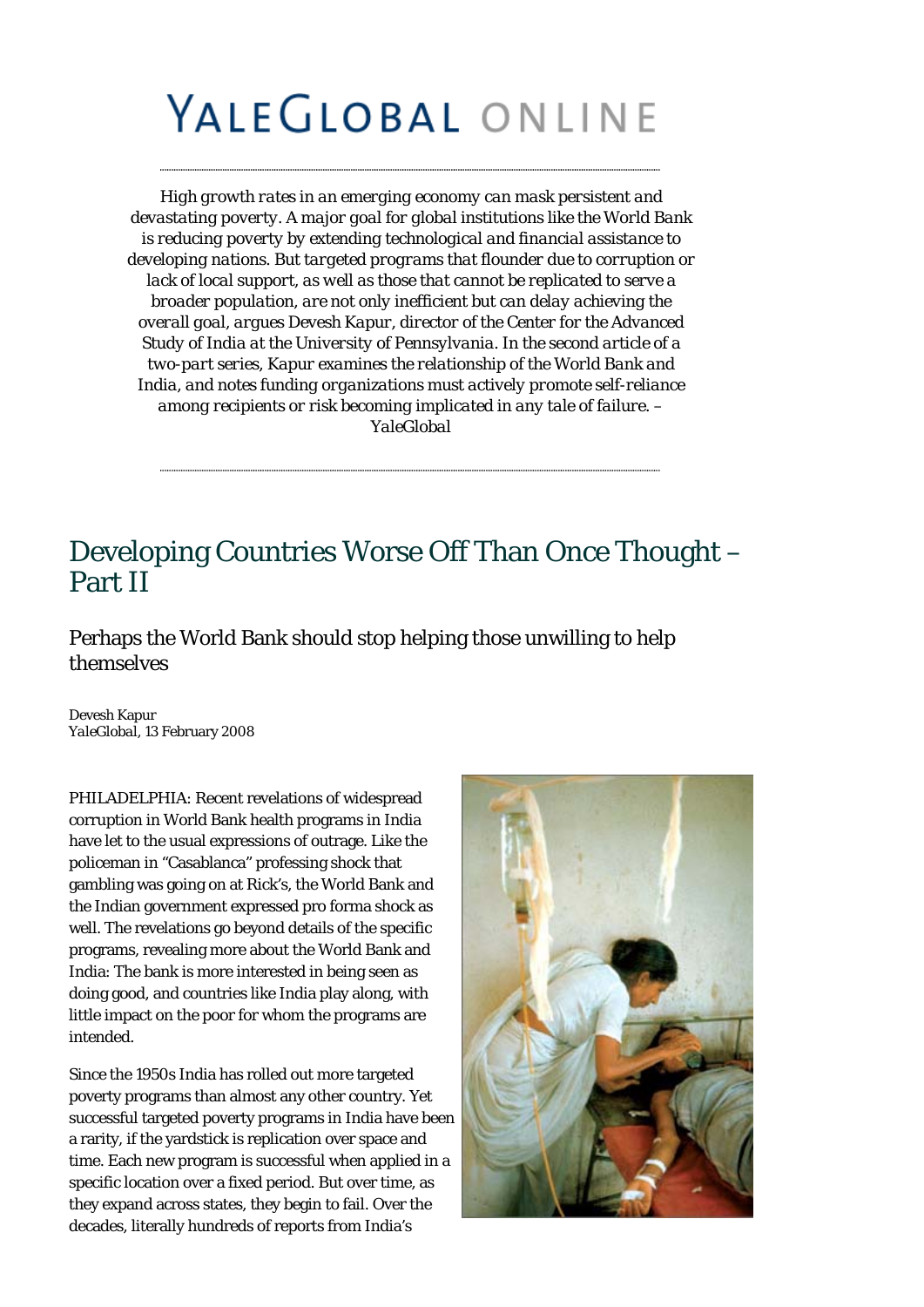Comptroller and Auditor General say pretty much what Support drips: A cholera patient is treated in a<br>the Weyld Bark's and the mass was not a rundown Indian public-health center the World Bank's audits now report.

Like Sisyphus pushing the rock uphill, the Indian government has persisted, pouring tens of billions of dollars into these programs with inputs from the best and brightest in India and abroad. This year alone total spending on all these programs will be around \$40 billion, but only a small fraction will actually reach the poor. While politicians have an obvious interest in pushing these programs, a range of other actors – NGOs, aid agencies, multilateral organizations and academics – have also

A range of actors have<br>acquired a vested interest in poverty programs. Leading the pack is the<br>World Bank.

acquired a vested interest in these programs. Leading the pack is the World Bank.

Since the bank has made poverty its raison d'être and no country has more poor people than India, the two have obvious reasons for deep engagement. But the World Bank–India relationship is unique, stemming both from India being the bank's largest borrower and the perceived sophistication of Indian policymakers and their ability to articulate programs, as distinct from ability or willingness to implement them.

The reality is that India has always been treated more favorably than most other borrowers. In the past India's democracy, the exigencies of the Cold War, extreme poverty and eloquent interlocutors long made the country the poster child for development aid – and in the bank's case, raising resources for its soft-loan arm, the International Development Association. Analytical work on India has been one of the World Bank's singular strengths, but it shied away from criticizing the country's implementation record, fearing that would weaken the case for IDA. In holding itself back, the bank became deeply implicated in the failures of India's poverty programs.

These failures are more glaring given the visibility of the bank's recent anti-corruption over-drive. This has meant countless papers, conferences and a profusion of rules and bureaucratese. But to what end? Consider the Indian health projects. Even if one were to make the heroic assumption that the bank can ring fence its projects, these are but a small fraction of overall health spending in India. Nearly four-fifths of all health spending in India is private out-of-pocket – far more important, but conveniently ignored. And even if there's no corruption in

Much of what the bank does is to make itself look virtuous to major shareholders rather than produce long-term development outcomes.

procurements, but doctors and nurses don't show up – a chronic problem in Indian public-service delivery – do such projects really improve the health of India's poor? So much of what the bank does is to make itself look virtuous to its major shareholders rather than produce long-term development outcomes. India's politicians and bureaucrats, like their counterparts elsewhere, blithely run circles around the bank, knowing they will be around long after the most well-meaning bank staff have moved on to new programs.

Regrettably the bank – aided and abetted by major shareholders – has conflated what's good for poverty reduction with what it should do. In reality, the bank's poverty projects are rarely better than the implementation capacity of local public administration, and the bank cannot micromanage thousands of operations without itself expensively substituting for state machinery. The more it tries to ensure fiduciary control, the more it undermines efforts at self-reliance in areas that are the most basic responsibilities of any government. And the fungibility of public expenditures means that the substitution effects extend to overall patterns of government spending. If a country is unwilling to act vigorously on its own behalf in matters of primary education and health, that country is clearly uninterested and deserves little support from the international community. And if a country is unable to undertake these basic tasks, then the problem is much deeper.

The broader poverty goals would be better served if the bank reached an understanding with countries like India, whereby the country would strive to provide citizens with key elements that